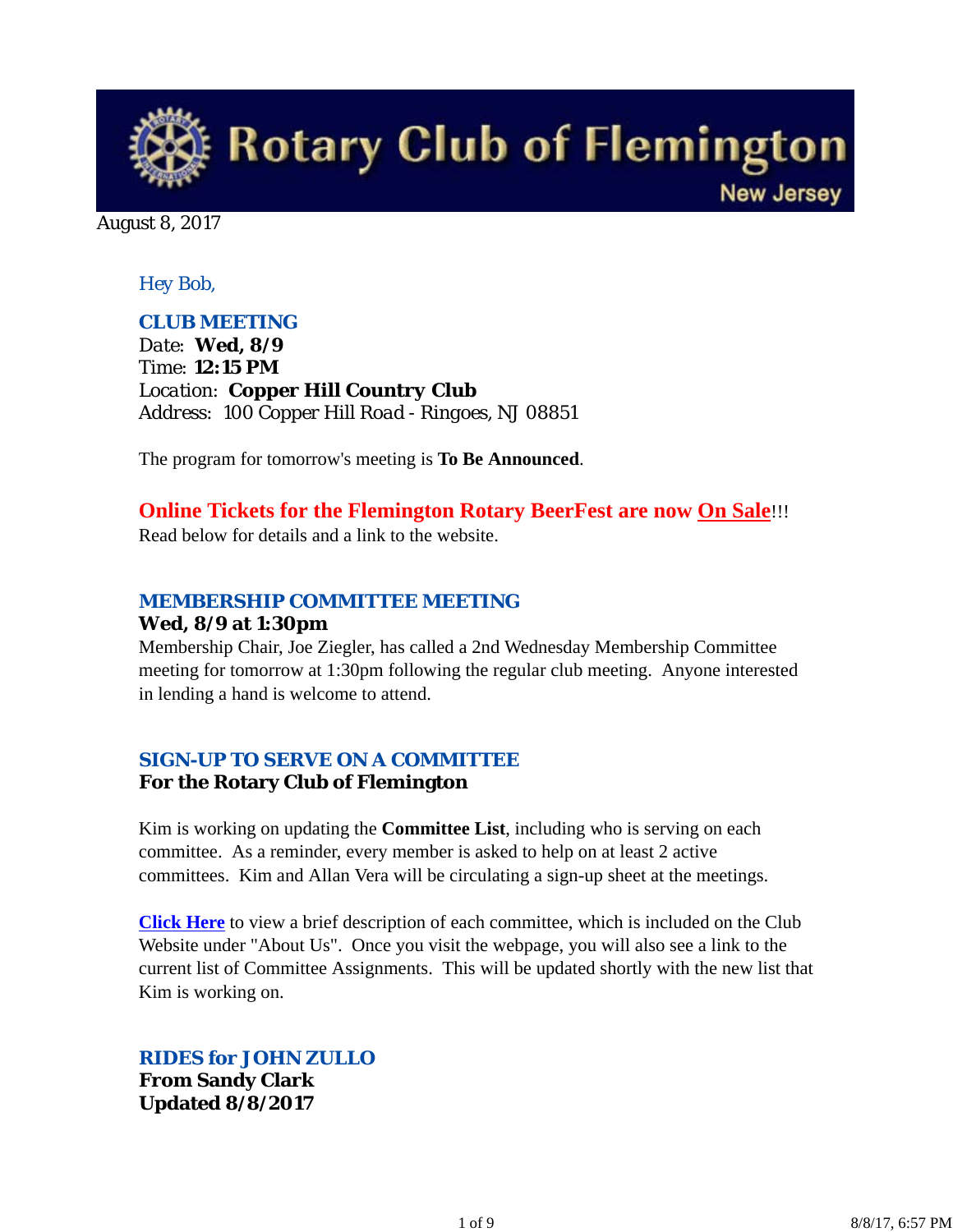Five Rotarians have offered to drive John to and from our weekly meetings. This is a winwin situation for both John and our Club. A tentative driving schedule is shown below and will be revised as necessary in each weekly E-Monger. Scheduled drivers should contact Sandy Clark at least 24 hours before the Wednesday meeting if they become unable to drive. At the same time, John will call the scheduled driver at least a day in advance if he does not plan to attend the meeting.

### **Proposed Schedule of Rides for John Zullo**

- Aug. 09 Harry Mazujian
- Aug. 16 Sandy Clark
- Aug. 23 Ken Skowronek
- Aug. 30 Dick Stothoff



## *FLEMINGTON ROTARY BEERFEST* **Saturday, October 14, 2017** VIP Session: **12noon** to **1:00pm** General Session: **1:00pm** to **4:30pm** Liberty Village Outlet Marketplace

The **Flemington Rotary BeerFest** is an event that allows participants to taste and sample many different kinds of Craft Beers from a

variety of different Breweries. There will be live music to enjoy and food available to purchase.

We plan to have more than **60 beers** from **30 breweries**. **Online TICKETS are now ON SALE!!!!** 



**Click Here** to view the event website for additional details and to purchase tickets.

Continue visiting the website to see the list of breweries that are confirmed to attend. We will keep adding breweries as they are confirmed, so keep checking back!!!

The event will take place within the open parking area of the **Liberty Village Outlet Marketplace**, located in Flemington, NJ. A limited number of tickets will be offered in two different tasting sessions.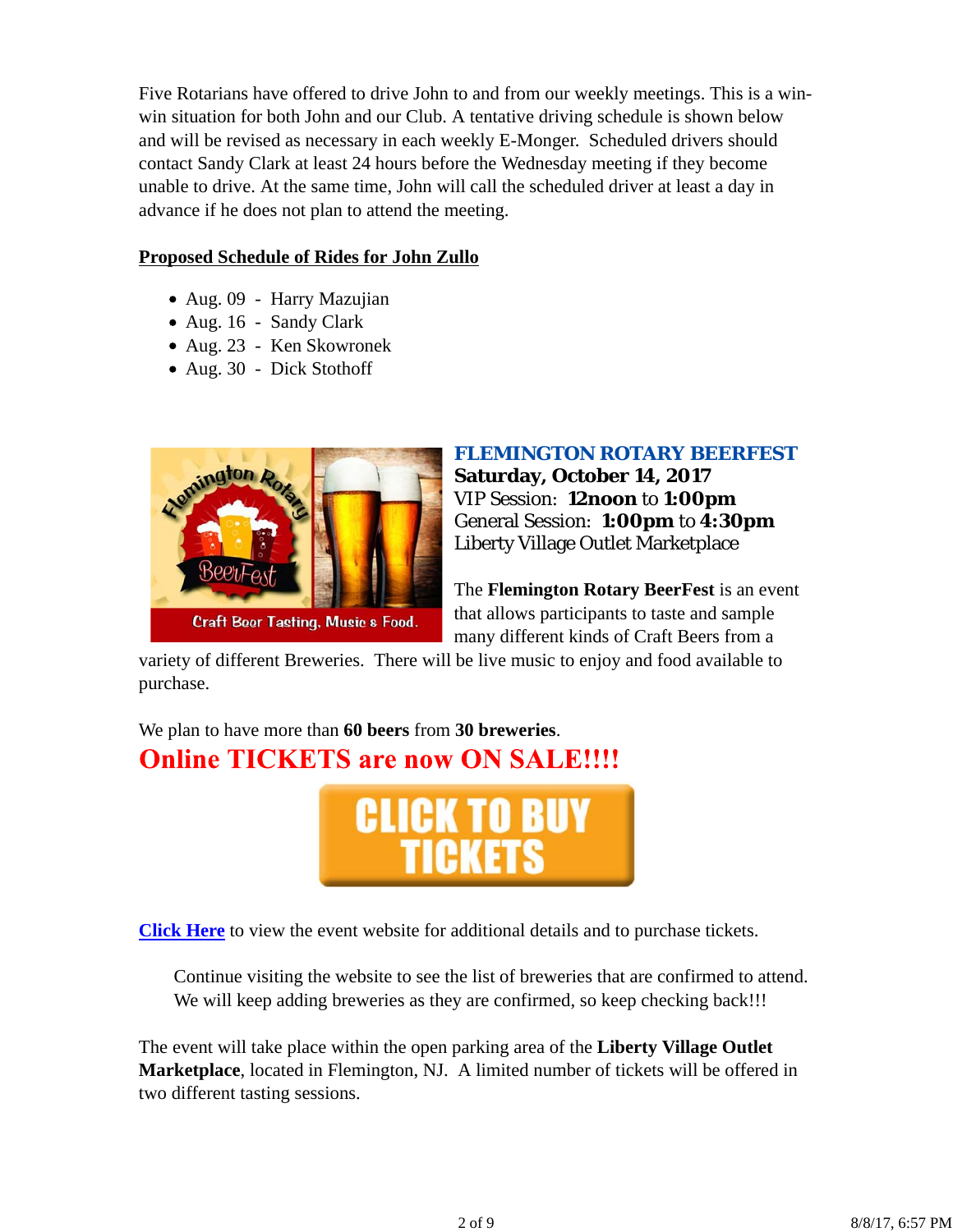**Sponsorship Opportunities!** We hope you will consider sponsoring the event! **Click Here** to download the **Sponsor Registration Form**, which includes an explanation of the different sponsor levels.





# *Find us on Facebook*

Click the image to the left to connect with the Rotary Club of Flemington, NJ on Facebook.



### *The Flemington Rotary MEMBER DIRECTORY Is Updated on the Website*

A PDF copy of the Club Directory kept on the club website, located on the password protected "**Members Only**" page. To access this, simply goto **www.FlemingtonRotaryNJ.org** and click on "Members

Only" in the upper left. The page is password protected. If you do not have the password, simply email us and request it.

If you see any updates that need to be made (a change of address, email, phone number, something is not listed correctly, etc.), please email Sandy Clark and request any changes to be made. **Click Here** to generate an email to Sandy.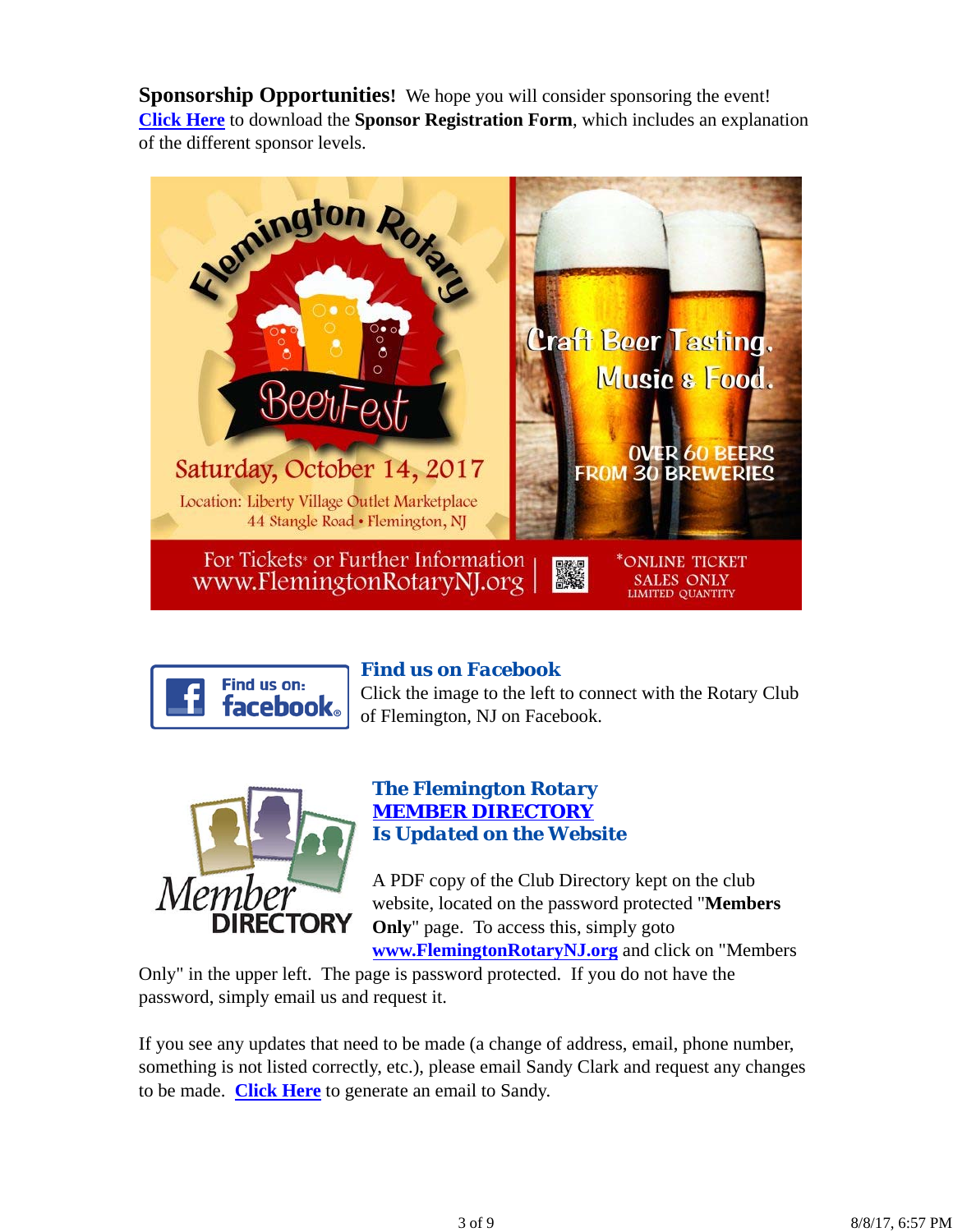

# *SPEAKERS & PROGRAMS BEING SOUGHT*

Mick Schaible is looking for some ideas for upcoming meeting programs and speakers. If you have any leads, please pass them onto Mick, who will follow-up to schedule the speaker.

**Click here** to generate an email directly to Mick.



# *HUNTERDON COUNTY CHAMBER OF COMMERCE*

As you know, the Rotary Club of Flemington is a member of the H.C. Chamber of Commerce. This enables all Rotarians the ability to attend a Chamber function as a "member". If someone asks you what your business is, you would explain that you are a member representing the Rotary Club of Flemington. **Click Here** to visit the Chamber website for a listing of upcoming events.

## *ROTARY DISTRICT 7510 NEWS*

**Click Here** to read the current news from our Rotary District 7510.

# *UPCOMING DATES TO NOTE:*

Wed, 8/09: TBA Wed, 8/16: Fred Hyatt - Classification Talk Wed, 8/23: TBA Wed, 8/30: TBA

Wed, 10/11: District Governor Official Visit.

Next RCOF Board Meeting: Wed, 8/16 at 5:30 PM (Usually the 3<sup>rd</sup> Wed). **Next Membership Meeting:** Wed, 8/9 at 1:30 PM (Usually the 2<sup>nd</sup> Wed).

**Upcoming RCOF Club Events, Fundraisers, Fellowship Events, Etc**.: 10/14/17 (Sat): **Flemington Rotary BeerFest**.

**Rotary District 7510 Events & Functions:** To Be Announced.

## *COMMITTEE LIST:*

**Click Here** to download the listing of all current Club Committee's and its members.

# *"MEMBERS ONLY" WEBSITE:*

**Click Here for the Members Only section of the website to find:**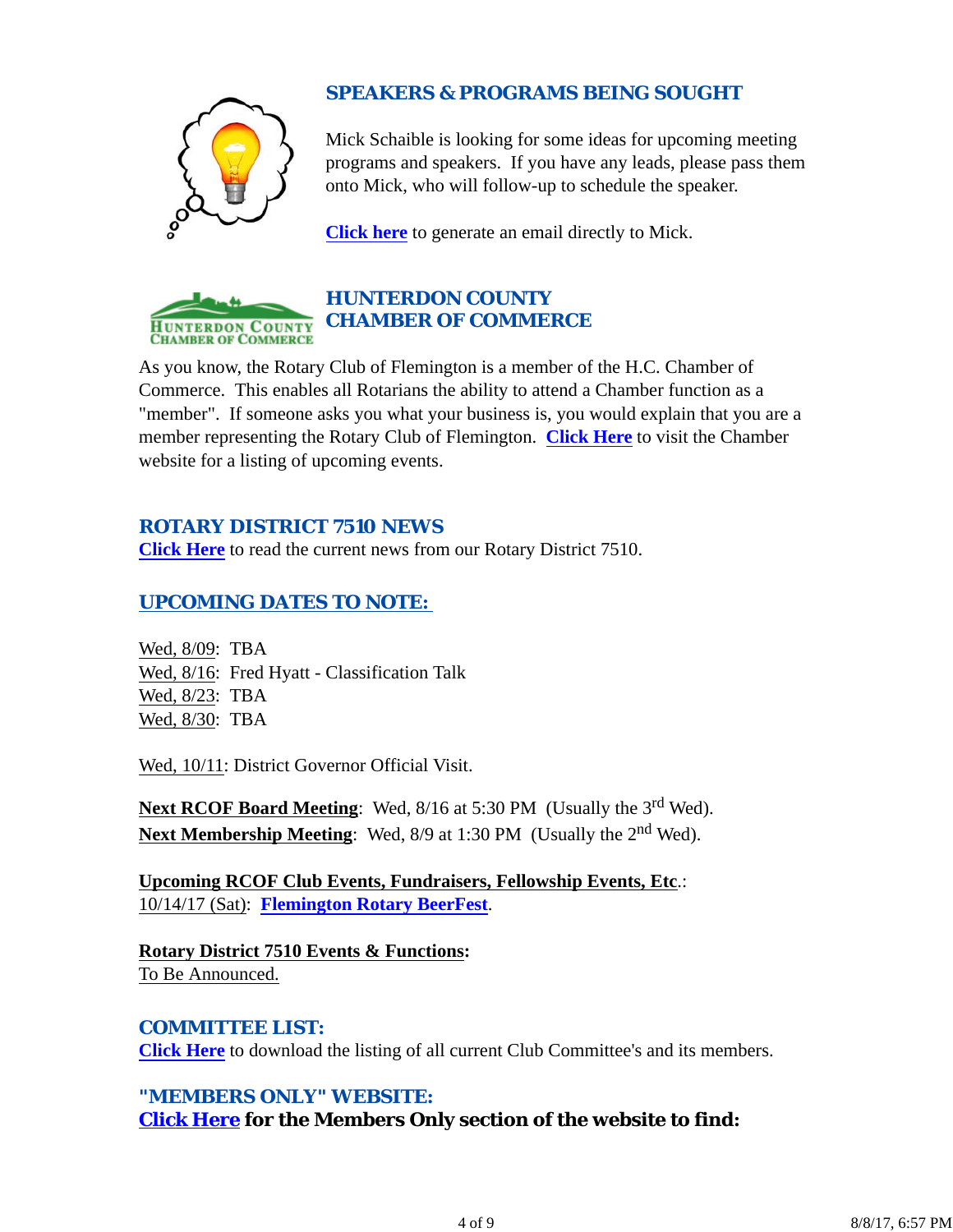- 1) The "Membership Proposal Form" to propose a new member.
- 2) New Member Information.
- 3) An Online Copy of the Club Membership Directory.
- 4) A Link to All Photos Albums of the Club.

## *ROTARY WEBSITE LINKS:*

Rotary International: **www.Rotary.org** Rotary District 7510: **www.RotaryNJ.org**

### *NEARBY ROTARY CLUB MEETINGS:*

As A Rotarian, you are Welcome to attend a Rotary Club meeting anywhere in the world. Click here for the Rotary Club Locator App. Or see below for some local meetings:

#### Mondays

**Lambertville/New Hope** (6:30 pm) - Lambertville Station Restaurant; 11 Bridge Street, Lambertville NJ 08530

**Piscataway** (12:15 pm) - Radisson Hotel; 21 Kingsbridge Road, Piscataway, NJ 08854

#### Tuesdays

**Whitehouse** (12:15 pm) - Max's 22; 456 Route 22 West, Whitehouse Station, NJ 08889 **Princeton** (12:15 pm) - The Nassau Club; 6 Mercer Street, Princeton, NJ 08540 **Bridgewater-Bound Brook** (12:15 pm) - Arbor Glenn; 100 Monroe St, Bridgewater 08807

#### Wednesdays

**Branchburg Township** (7:30 am): Stoney Brook Grille; 1285 Route 28, North Branch, NJ 08876

**Flemington** (12:15pm): Copper Hill Country Club; 100 Copper Hill Road, Ringoes, NJ 08851

**Hillsborough Township** (6:15 pm): Pheasant's Landing; 311 Amwell Road (Rt. 514), Hillsborough, NJ 08844

### Thursdays

**Clinton Sunrise** (7:30 am): Clinton Fire Department; New Street, Clinton, NJ 08809 **Somerville/Bridgewater** (12:15 pm): Bridgewater Manor; 1251 US Highway 202/206, Bridgewater, NJ 08807

**Trenton** (12:15 pm): Freddie's Tavern; 12 Railroad Avenue, West Trenton, NJ 08628

#### Fridays

**North Hunterdon** (12:15 pm): Beaver Brook County Club; 25 County Club Drive, Annandale, NJ 08801

**Princeton Corridor** (12:15pm): Hyatt Regency; 102 Carnegie Center, Rt. 1 North, Princeton, NJ 08540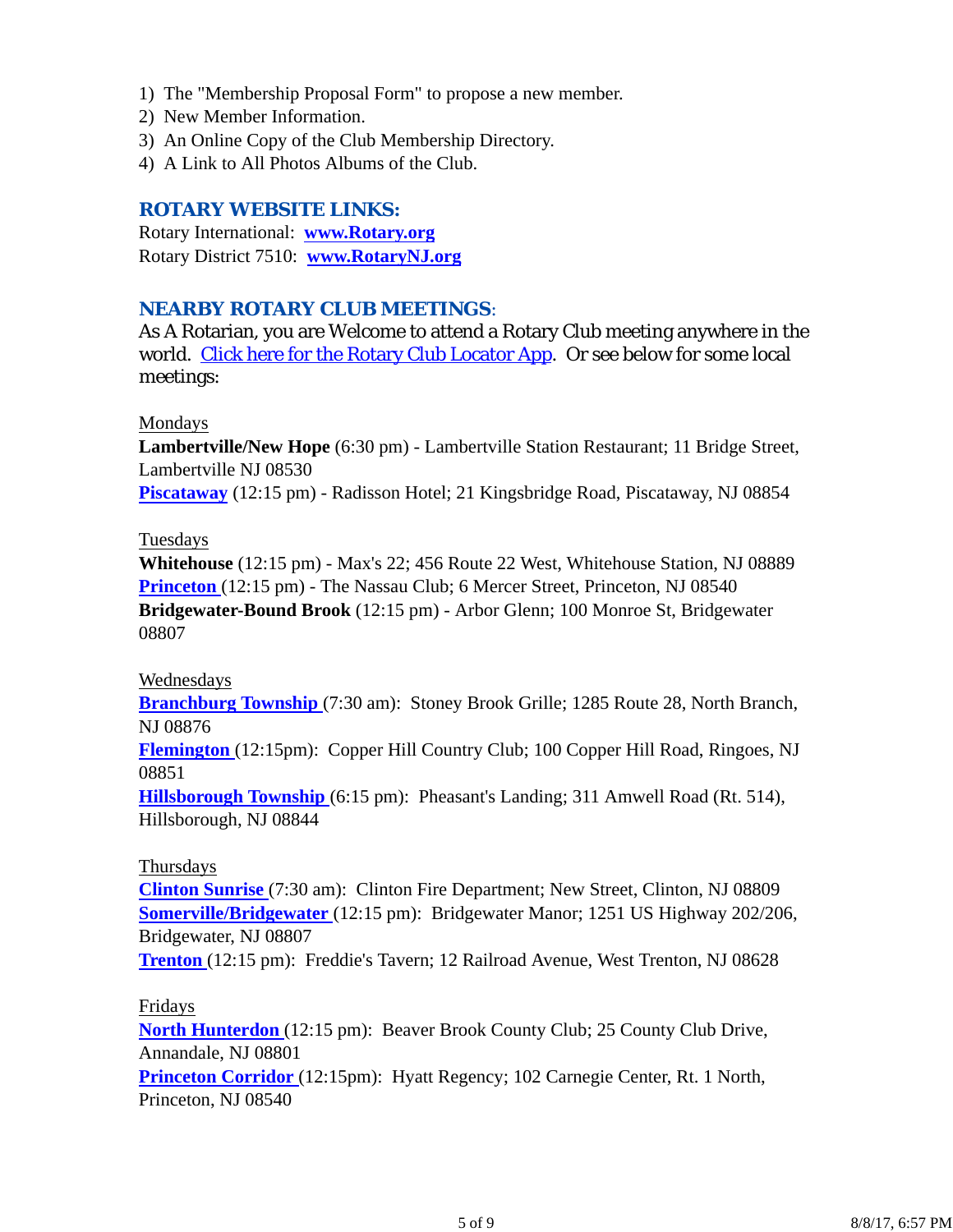## eClub **Rotary eClub of Hunterdon Horizon**: View website for meetings or online makeups.

# RI President's Call for Action in **2017-2018**: **"Rotary: Making a Difference" Rotary Club of Flemington - Our 94th Year**

Founded October 3, 1923 \* Charter #1529 \* District 7510

| Club President                                                                          | <b>Kim Metz</b>                                                      |  |
|-----------------------------------------------------------------------------------------|----------------------------------------------------------------------|--|
| President-Elect                                                                         | <b>Allan Vera</b>                                                    |  |
| Secretary                                                                               | <b>Kyle Fogarty</b>                                                  |  |
| Treasurer, General                                                                      | <b>Nik Kritharis</b>                                                 |  |
| Treasurer, Lunch                                                                        | <b>Ken Skowronek</b>                                                 |  |
| <b>Board Member</b>                                                                     | <b>D.J. Wright</b> (immediate Past-President)                        |  |
| <b>Board Member</b>                                                                     | <b>Sandy Clark</b>                                                   |  |
| <b>Board Member</b>                                                                     | <b>Joe Ziegler</b>                                                   |  |
| Sergeant-at-Arms                                                                        | <b>Dianne Durland</b>                                                |  |
| R.I. President                                                                          | Ian H.S. Riseley (Sandringham, Victoria,<br>Australia)               |  |
| District Governor (DG)                                                                  | <b>Bob Zeglarski</b> (Roselle-Rosselle Park)                         |  |
| District Governor Elect (DGE)                                                           | <b>John Shockley</b> (Hillsborough)                                  |  |
| District Governor Nomimee (DGN)                                                         | <b>Ann Walko</b> (Watchung-Warren)                                   |  |
| <b>Assistant District Governor (ADG)</b><br>$\alpha$ in the state of the state $\alpha$ | <b>Albert Varga</b> (Lambertville-New Hope)<br>$TTIII \cap I \cap N$ |  |

Club Meetings: **Wednesday, 12:15 pm, Copper Hill Country Club** 100 Copper Hill Road, Ringoes 08551



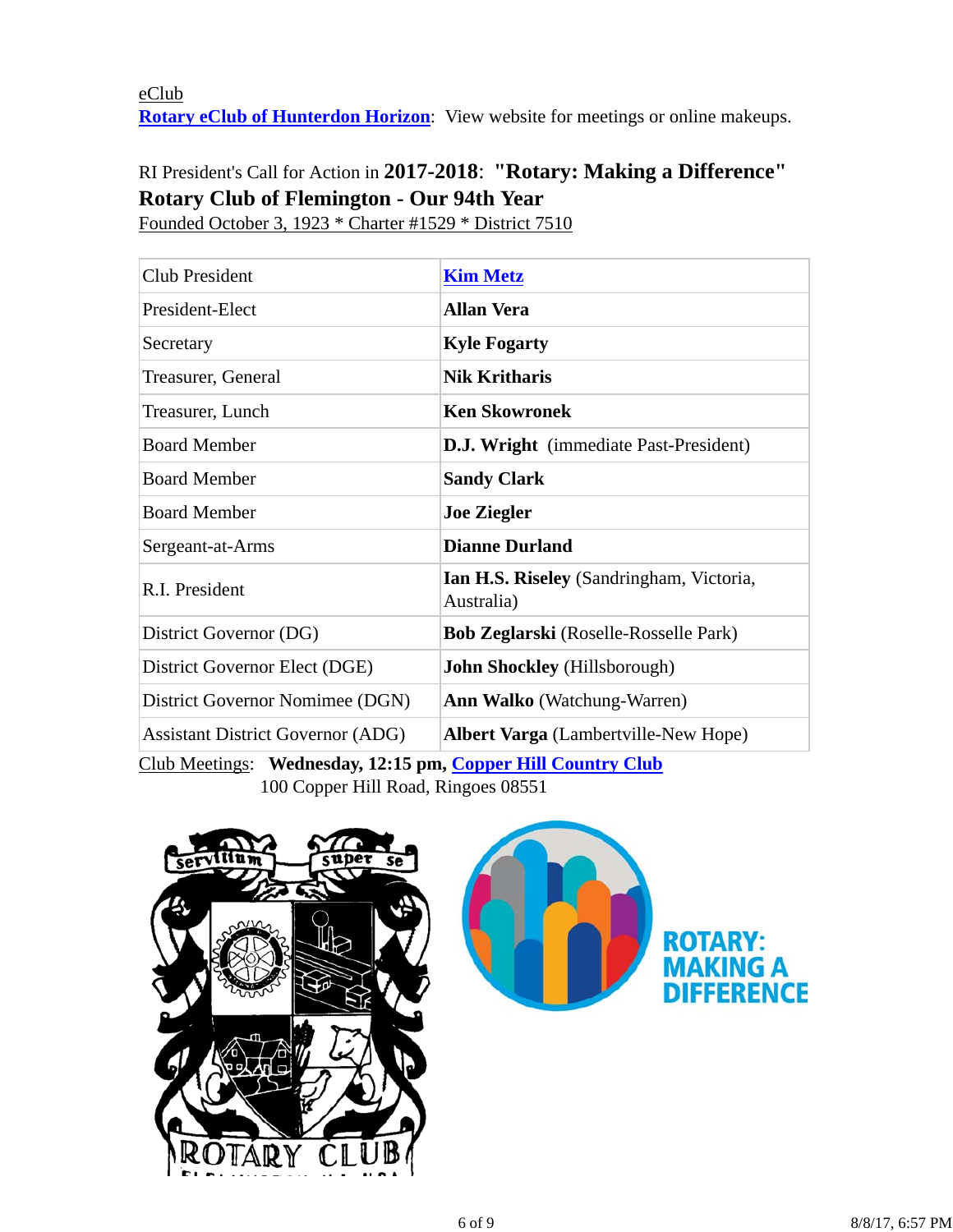

**MISSION STATEMENT:** The mission of Rotary International is to assist and guide Rotarians and Rotary clubs to accomplish the Object of Rotary to ensure Rotary's continuing relevance and to help build a better world, emphasizing service activities by individuals and groups that enhance the quality of life and human dignity, encouraging high ethical standards, and creating greater understanding among all people to advance the search for peace in the world.

**THE OBJECT OF ROTARY:** The object of Rotary is to encourage and foster the ideal of service as a basis of worthy enterprise and, in particular, to encourage and foster:

**1st**: The development of acquaintance as an opportunity for service;

**2nd**: High ethical standards in business and professions, the recognition of the worthiness of all useful occupations, and the dignifying of each Rotarian's occupation as an opportunity to serve society;

**3rd**: The application of the ideal of service in each Rotarian's personal, business and community life;

**4th**: The advancement of international understanding, goodwill, and peace through a world fellowship of business and professional persons united in the ideal of service.

### **THE 4-WAY TEST:** "Of the things we think, say or do:

**1st**: Is it the Truth?

2<sup>nd</sup>: Is it Fair to all concerned?

**3rd**: Will it build goodwill and better friendships?

**4th**: Will it be beneficial to all concerned?"

#### *ROTARY's AVENUE'S OF SERVICE*:

**1)** Through **Club Service**, we have fun, build lasting friendships, and make sure that our club runs well.

**2)** Through **Vocational Service**, we volunteer our professional skills to serve others and promote integrity in everything we do.

**3)** Through **Community Service**, we address local needs and work with our community to bring lasting improvements.

**4)** Through **International Service**, we meet humanitarian needs around the globe and promote world understanding and peace.

**5)** Through **Youth Service**, we work with young people to help them become the next generation of leaders, visionaries, and peacemakers.

### **2017-2018 CLUB MEMBER ROSTER Rotary Club of Flemington, NJ**

Current Number of Members: 39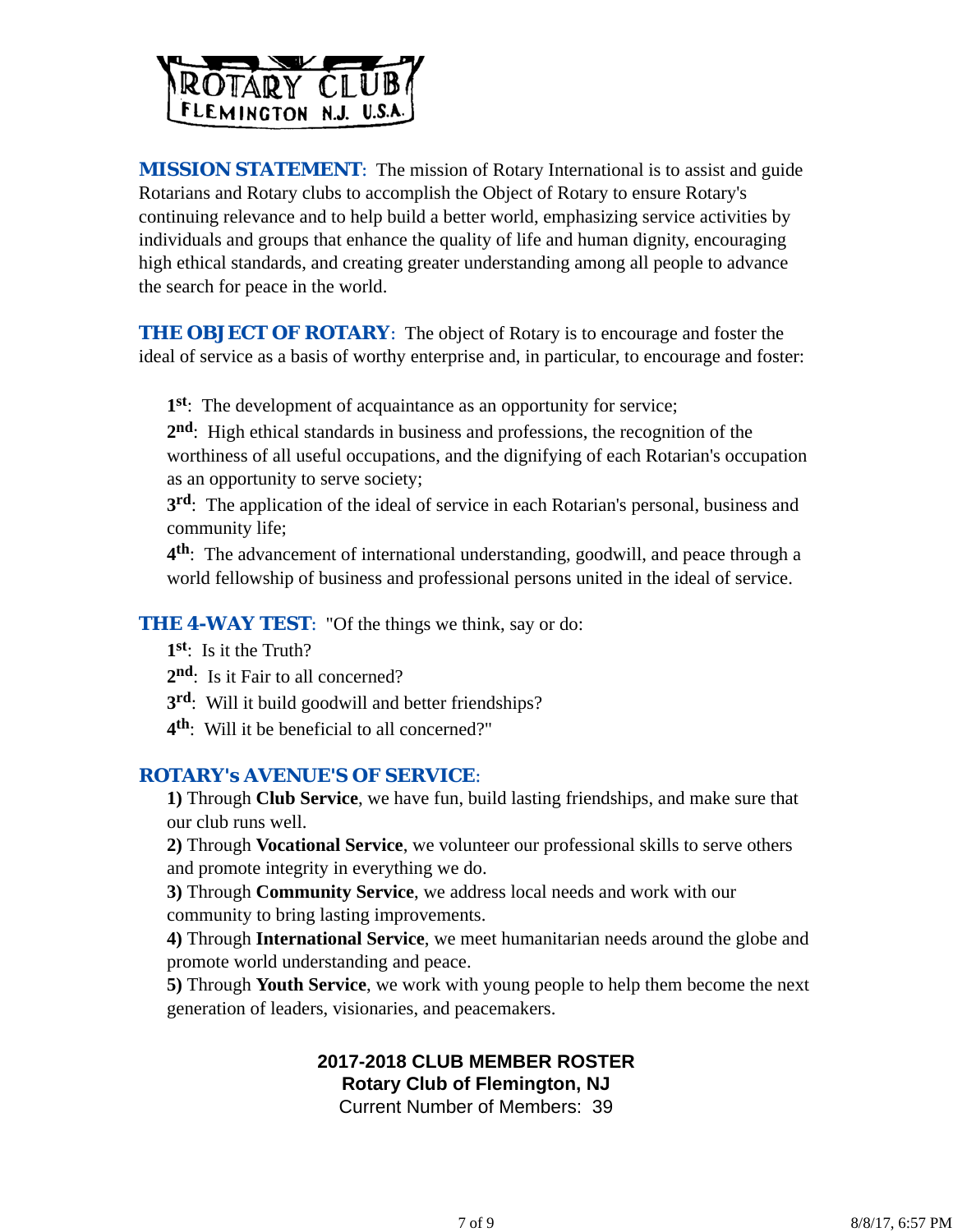| <b>Rotarian</b>                   | <b>Member Since</b> | <b>Classification</b>                    |
|-----------------------------------|---------------------|------------------------------------------|
| Bohler, Herbert C. (Herb)         | 1977                | <b>Specialty Advertising</b>             |
| Boynton, Adam                     | 2016                | <b>Church / Social Services</b>          |
| Chittenden, Robert L. (Bob)       | 2003                | M.E.F.P. Consulting Engineering          |
| Clark, Arthur L. (Sandy)          | 1987                | Printing                                 |
| Davidson, James G. (Jim)          | 2002                | <b>Rubber Products</b>                   |
| del Campo, Ann                    | 2016                | <b>Scientist &amp; Farmer</b>            |
| <b>Durland, Dianne</b>            | 2017                | <b>Community Banking</b>                 |
| Ferrari, Frederick J. (Fred)      | 1964                | Orthodontia                              |
| Fisher, Charles H. (Charlie)      | 1961                | <b>Funeral Services</b>                  |
| Fisher, Thomas H. (Tom)           | 2012                | <b>Property &amp; Casualty Insurance</b> |
| Fogarty, Kyle M.                  | 2017                | <b>Financial Advisor</b>                 |
| Harrison, Jeffrey (Jeff)          | 1996                | Psychotherapy                            |
| <b>Hyatt, Frederic D. (Fred)</b>  | 2017                | <b>Retired - Aerospace</b>               |
| Kamnitsis, Christopher P. (Chris) | 2001                | <b>Financial Planning</b>                |
| Kritharis, Nikolaos (Nik)         | 2016                | Dentistry                                |
| Liebross, Ira                     | 1997                | <b>Family Medicine</b>                   |
| Loew, Darren                      | 2002                | <b>Orthodontics</b>                      |
| Martin, Teresa (Terry)            | 1993                | Solid Waste/Recycling                    |
| Mazujian, Harry                   | 2004                | Clergy                                   |
| McWilliams, Nancy                 | 1992                | Psychotherapy                            |
| Metz, Kim                         | 2007                | <b>Technical Education</b>               |
| Muller, George D.                 | 1964                | <b>Cut Glass Manufacturing</b>           |
| Newland, Robert D. (Bob)          | 1998                | Insurance                                |
| Ownes, Terry M.                   | 1987                | <b>Floor Covering</b>                    |
| Phelan, Christopher J. (Chris)    | 2009                | <b>Chamber Of Commerce</b>               |
| Randolph, R. Wayne                | 1982                | <b>Veterinary Medicine</b>               |
| Ruberto, Johanna S.               | 2016                | <b>High School Administration</b>        |
| Schaible, R. Michael (Mick)       | 1998                | <b>Appraisal Services</b>                |
| Skowronek, Kenneth J. (Ken)       | 1994                | <b>Family Law</b>                        |
| Sollner, Richard F. (Dick)        | 1962                | Air Transportation                       |
| Stothoff, Richard H. (Dick)       | 1966                | <b>Sanitary Engineering</b>              |
| Vera, Allan S.                    | 2016                | <b>Investment Advisor</b>                |
| Widico, Karen A.                  | 1997                | <b>Public Health Services</b>            |
| Williams, Gwen                    | 1991                | Purchasing/Manufacturing                 |
| Wise, Robert (Bob)                | 1992                | <b>Hospital Administration</b>           |
| Woske, Harry                      | 1977                | Cardiology                               |
| Wright, Daniel J. (D.J.)          | 2003                | <b>Funeral Services</b>                  |
| Ziegler, Joseph E. (Joe)          | 1988                | <b>Investment Advisor</b>                |
| Zullo, John J. (Johnnie)          | 1987                | <b>Chemical Engineering</b>              |